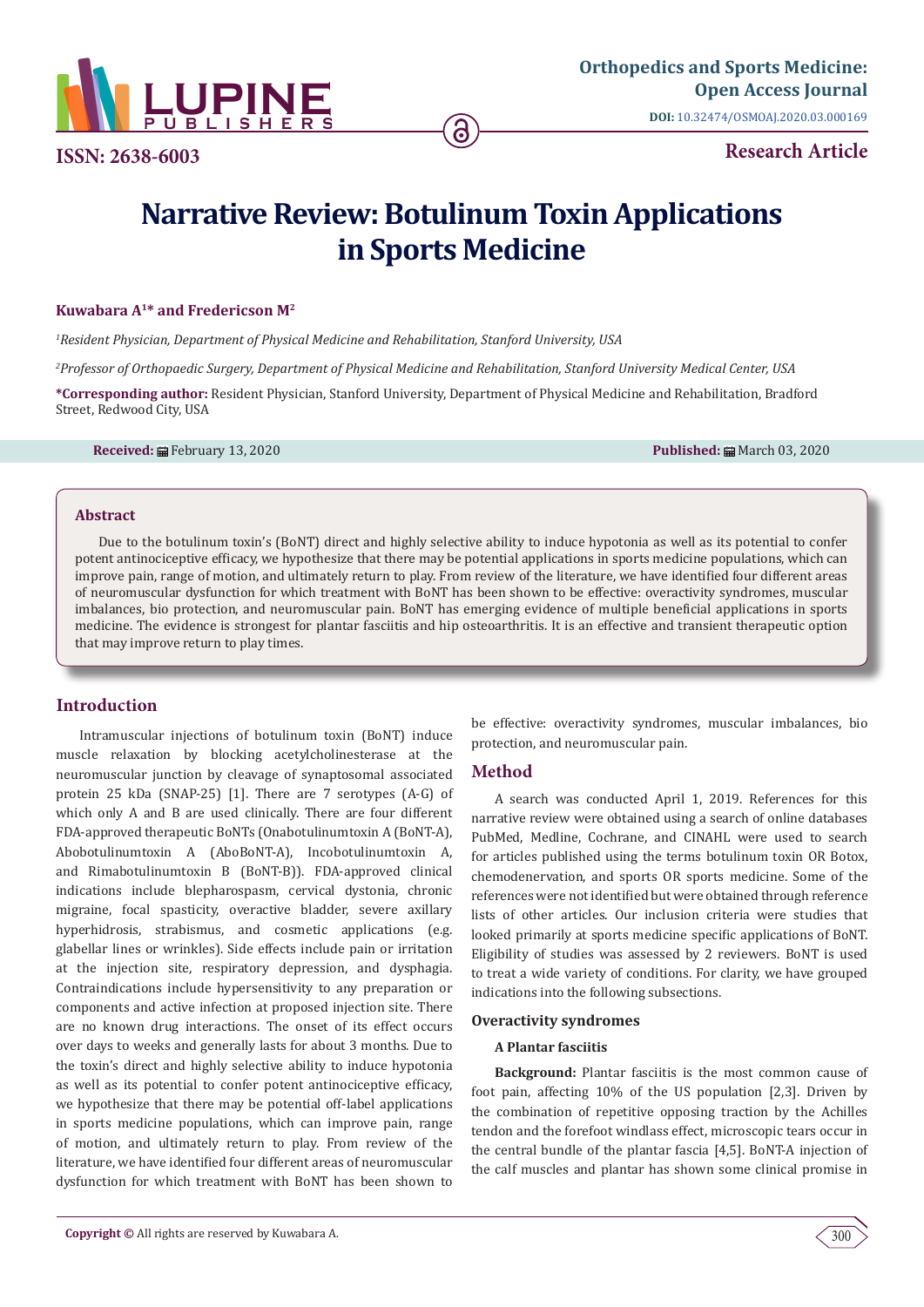easing contractures and improving symptoms in short-term studies described below. Tsikopoulos [6] compared different injection therapies for plantar fasciitis in a review of 22 trials. For pain relief, BoNT-A provided a significant short-term advantage over placebo up to 6 months. Dehydrated amniotic membrane injections were significantly superior to corticosteroids in the short-term but lacked data beyond 2 months. Recent studies have demonstrated that platelet-rich plasma (PRP) provided longer-term relief (12- 18 months) for plantar fasciitis compared to corticosteroids. However, there have been no direct comparison studies of BoNT-A to amniotic membrane or PRP [7,8]. Elizondo-Rodriguez [9] performed a randomized control trial of 36 patients that compared intramuscularly applied BoNT-A in the Gastric-soleus complex with intralesional steroids for plantar fasciitis. When compared to patients who received steroids, the patients who received BoNT-A exhibited more rapid and sustained improvement over 6 months. Babcock [10] performed a randomized control trial of 27 patients (43 feet) with plantar fasciitis. Compared with placebo, the BoNT-A group significantly improved in all measures at both 2 and 8 weeks after treatment. No side effects were noted (Table1).

**Table 1:** Summary of recommendations based on current literature.

| Pathology                                               | Recommendation |
|---------------------------------------------------------|----------------|
| Plantar Fasciitis                                       | A              |
| <b>Chronic Exertional Compartment Syndrome</b>          | C              |
| Functional Popliteal Artery Entrapment Syndrome         | C              |
| Lateral epicondylitis                                   | R              |
| <b>Accessory Soleus Muscle</b>                          | C              |
| Runner's dystonia                                       | C              |
| Muscular imbalance causing knee pain                    | C              |
| Piriformis Syndrome                                     | B              |
| Shoulder impingement                                    | B              |
| Rotator Cuff Repair Immobilization                      | R              |
| Increasing Dorsiflexion after Achilles Tendon<br>Repair | C              |
| Osteoarthritis: Hip/Knee                                |                |
| Whiplash Associated Disorder                            |                |
|                                                         |                |

Conclusion grade A recommendation: There is level I evidence that BoNT can improve pain and function in patients with plantar fasciitis.

#### **B Chronic exertional compartment syndrome (CECS)**

**Background:** Chronic exertional compartment syndrome is characterized by compartment pain triggered by exercise and abnormally high compartment pressure after exercise. The pathophysiology is due to discrepancy between muscle size and its constricting fascial compartment, muscle ischemia, or stimulation of local nociceptors. Given a proposed role of muscle hypertrophy, BoNT-A could help in the management of CECS by reducing the volume of the compartment content. Baria [11] presented a case with continued pain relief after AboBoNT-A and had resumed her active lifestyle without any adverse effects up to 14 months. In a case series by Isner-Horobeti [12], AboBoNT-A was injected into the muscles of 16 moderately trained patients diagnosed with anterior or anterolateral exertional compartment syndrome of the leg (25 anterior compartments and 17 lateral compartments). At 9-month follow, the exertional pain was eliminated in 15 patients. In 5 patients, the strength of the injected muscles remained normal. In 11 patients, strength decreased significantly from 4.5 (1 month after the first injection) to 3.5 (at final follow up), although without functional consequences.

**• Conclusion-grade C recommendation:** There is level IV-V evidence that BoNT can improve pain in patients with CECS without functional strength loss up to 9-14 months.

## **C Functional popliteal artery entrapment syndrome**

Background: Functional popliteal artery entrapment syndrome (FPAES) is notable cause of exercise-induced muscle leg pain that is often due to the increased bulk of the gastrocnemius muscles [13]. proposed mechanisms of action for intramuscular periarterial BoNT therapy for FPAES are [14] 1) paralysis and/or localized atrophy of the muscle responsible for the dynamic arterial occlusion, and 2) possible arterial smooth muscle relaxation of the popliteal artery resulting in vasodilatation. Murphy [15] published a case report regarding an elite male athlete with FPAES. The athlete experienced a decrease in strength and performance at 1-week post-injection but returned to baseline within four weeks. The athlete had an increase in his sprint distance per game post-injection. On ultrasound, he had visible medial gastrocnemius denervation atrophy with a decrease in arterial flow velocity at four weeks post-injection. Hislop [16] published a case series of 27 patients that received ultrasound-guided BoNT-A injection at the level of artery occlusion. No patients reported being worse off after the intervention; 59% of patients had a good response (initial improvement maintained at 12 months), 22% a mixed response (initial improvement that reduced over 12 months), and 19% a poor response (no difference) to treatment. Isner-Horobeti [17] published a case of a soldier with bilateral functional popliteal artery entrapment syndrome that did not improve after bilateral popliteal arteriolysis without resection of the gastrocnemius medial head. After AboBoNT-A, follow-up (from 1 month to 3 years after BoNT treatment) showed disappearance of exercise-induced pain and improvement of the physical and sports performance.

**Conclusion - grade C recommendation:** There is level IV-V evidence BoNT can improve symptoms of FPAES however, athletes may experience a transient decrease in function.

#### **D Lateral epicondylitis**

**• Background:** lateral epicondylitis refers to pain in the lateral elbow due to repetitive wrist Oskarsson [18] demonstrated low intramuscular blood flow in the extensor carpi radialis brevis (ECRB) in patients with lateral epicondylitis, postulating that mechanism of injury is due to decreased microcirculation from persistent muscle contraction. Anaerobic metabolism would subsequently cause lactate accumulation and muscle swelling.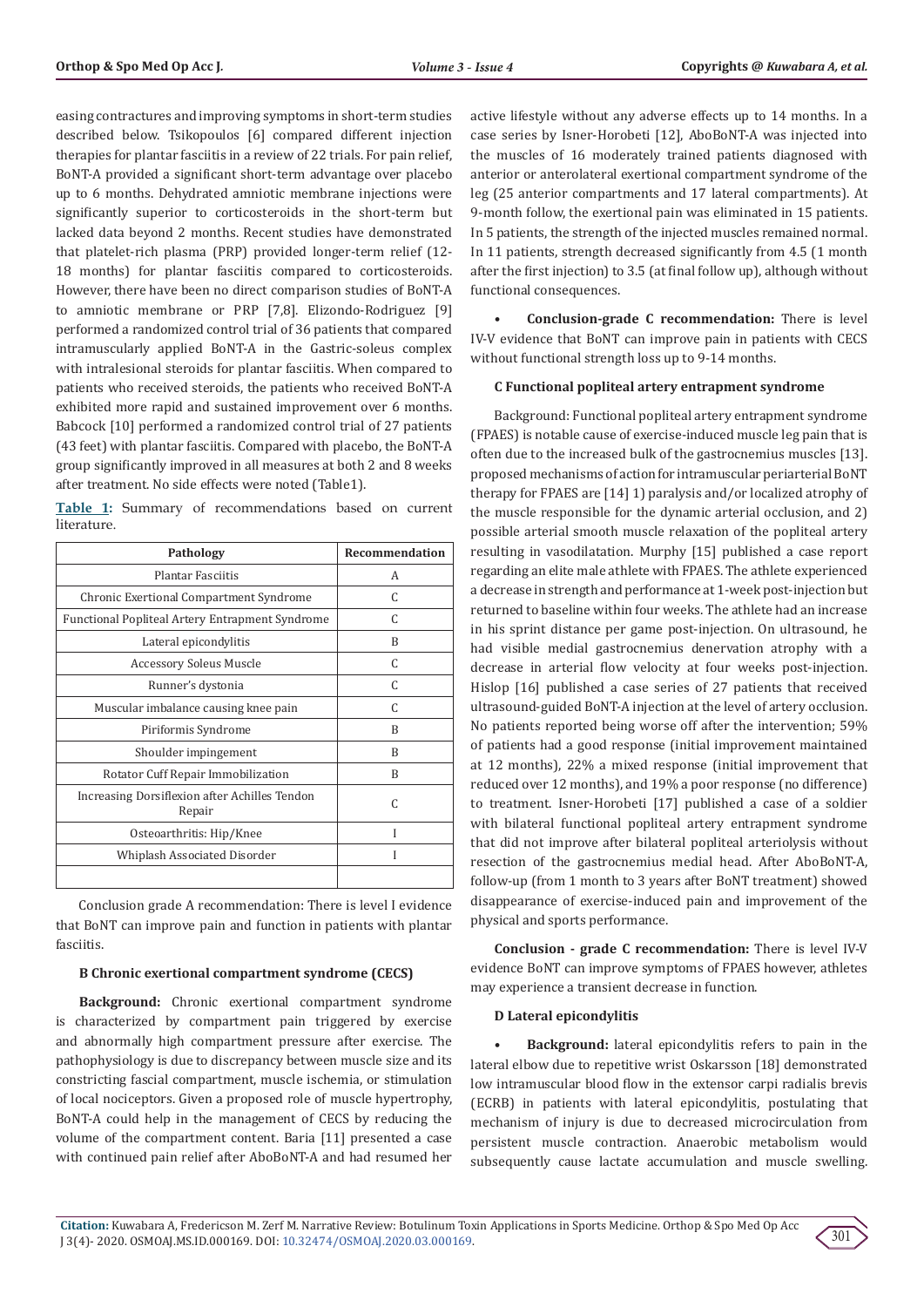Therefore, muscle relaxation induced by BoNT may improve microcirculation and swelling. Creuze [19] performed a randomized control study of 60 patients with chronic lateral epicondylitis resistant to treatment for >6 months. Pain intensity and the effect on quality of life were both significantly lower in the group treated with AboBoNT-A compared with placebo at day 90. The rate of clinically detected transitory paresis of the third finger on extension was 17.2% in the AboBoNT-A group without functional impairment. Lian [20] performed a systematic review of 36 randomized control trials. BoNT improved pain at mid-term follow up. All treatments increased adverse events compared with placebo. 92% of patients experienced pain resolution after receiving placebo within 4 weeks of follow-up. Dong's [21] systematic review demonstrated a significant difference between BoNT and placebo by the pairwise meta-analysis results but became non-significant during network meta-analysis. Krogh [22] performed a systematic review of 17 trials to assess the comparative effectiveness and safety of injection therapies in patients with lateral epicondylitis. Although BoNT showed marginal benefit, it caused temporary paresis of finger extension, and all trials were at high risk of bias. Oskarsson [23] published a case series of 10 patients with unilateral epicondylitis and decreased intramuscular blood flow in ECRB. The difference in intramuscular blood flow between the control and the affected side had decreased 3 and 12 months after AboBoNT-A. Lactate concentration at the 12-month follow-up had decreased while perceived pain was reduced and function in daily activities had improved.

**• Conclusion - Grade B Recommendation:** There is level I-IV evidence that BoNT-A can improve pain in lateral epicondylitis, however, care must be taken to avoid paresis of the third finger.

## **E Accessory soleus muscle**

**• Background:** Symptomatic accessory soleus muscle (ASM) can cause exercise-induced leg pain due to local nerve/ vascular compression, muscle spasm, or local compartment syndrome. As intramuscular injections of BoNT-A can reduce muscle tone and mass, it may alleviate symptomatic ASM. Isner-Horobeti [24] published a case series of 5 patients. After BoNT-A injection, exertional pain disappeared, and all five patients resumed their normal level of physical and sports performances. Neither side effects nor motor deficits were observed.

**• Conclusion - Grade C Recommendation:** There is level IV evidence that BoNT-A is well tolerated and can improve pain in patients with ASM for years after treatment.

F Task-specific dystonia: runner's dystonia

**• Background:** Task-specific dystonias seen in sports medicine include Runner's dystonia and golfer's yips [25]. Taskspecific movement disorders constitute a group of hyperkinetic movement disorders that occur only during certain activities, postures, or circumstances such as a writer's cramp. BoNT has provided symptom relief through relaxation of the affected muscle. The retrospective case series by Ahmad [26] presented surface electromyography (EMG) and joint kinematic data from 13 patients with RD who underwent instrumented gait analysis

(IGA) for muscle selection for BoNT therapy. Nine patients received BoNT therapy based on the results of IGA, and 7/9 reported some benefit. Three patients reported significant benefit allowing them to continue long-distance running. The remaining four patients reported variable levels of benefit, allowing some to continue training at lower intensity levels while others reported only a shortlived treatment response. Two patients had no response to BoNT at high doses. The retrospective review of 20 patients with runner's dystonia by Cutsforth-Gregory [27] found that BoNT, levodopa, clonazepam, trihexyphenidyl, and physical therapy provided modest benefit to some, but all patients remained substantially symptomatic at last follow up (up to 4.2 years after diagnosis). The case series of 5 patients by Wu [28] examined the effects of BoNT on the dystonia of 1 leg during long-distance running. One patient benefited from an oral anticholinergic, 1 from levodopa, and 2 patients benefited from repeat BoNT injections.

**• Conclusion - Grade C Recommendation:** There is level III-IV evidence that BoNT-A can improve symptoms in patients with runner's dystonia.

## **Muscular imbalances**

## **A. Anterior knee pain**

**• Background:** Muscle overactivity in neurologically normal muscle, where an imbalance exists between a relatively overactive muscle and its less active synergist or antagonist, can inhibit control of the antagonist producing a functional muscle imbalance [29]. Intramuscular injection of BoNT has the potential to correct imbalances by the reduction of focal muscle overactivity and localized muscle spasm. The case series of 45 patients by Stephen [30] investigated the effect of an ultrasound-guided AboBoNT-A injection into the tensor fasciae latae, followed by physical therapy, in patients classified with lateral patellofemoral overload syndrome who failed to respond to conventional treatment. There was a significant improvement in Anterior Knee Pain Scale (AKPS) scores from before the injection to 1, 4, and 12 weeks after the injection and in 87% of patients at approximately 5 years after the injection. A significant effect on the modified Ober test was identified as a result of the intervention, with an increase in leg drop found at 1, 4, and 12 weeks after the injection compared with before the injection.

The randomized controlled crossover trial by Singer [31] examined the efficacy of AboBoNT-A injection plus an exercise program to remediate chronic anterior knee pain associated with quadriceps muscle imbalance in 24 patients. The injection targeted the vastus lateralis with the intention of disinhibiting the vastus medialis. Improvement at 12 weeks was significantly greater for BoNT-A compared with placebo-injected subjects for the AKPS, pain on kneeling, squatting and level walking. At 24 weeks, 16 of 19 BoNT-A-injected and 2 of the remaining 5 placebo-injected subjects were either satisfied or very satisfied with treatment outcomes. Improvements were maintained in 11 of 14 BoNT-A-injected and 2 of 5 placebo subjects available at longer-term follow-up. A follow up study demonstrated that improvements were sustained at follow-up, with an average benefit of 34 months post-injection in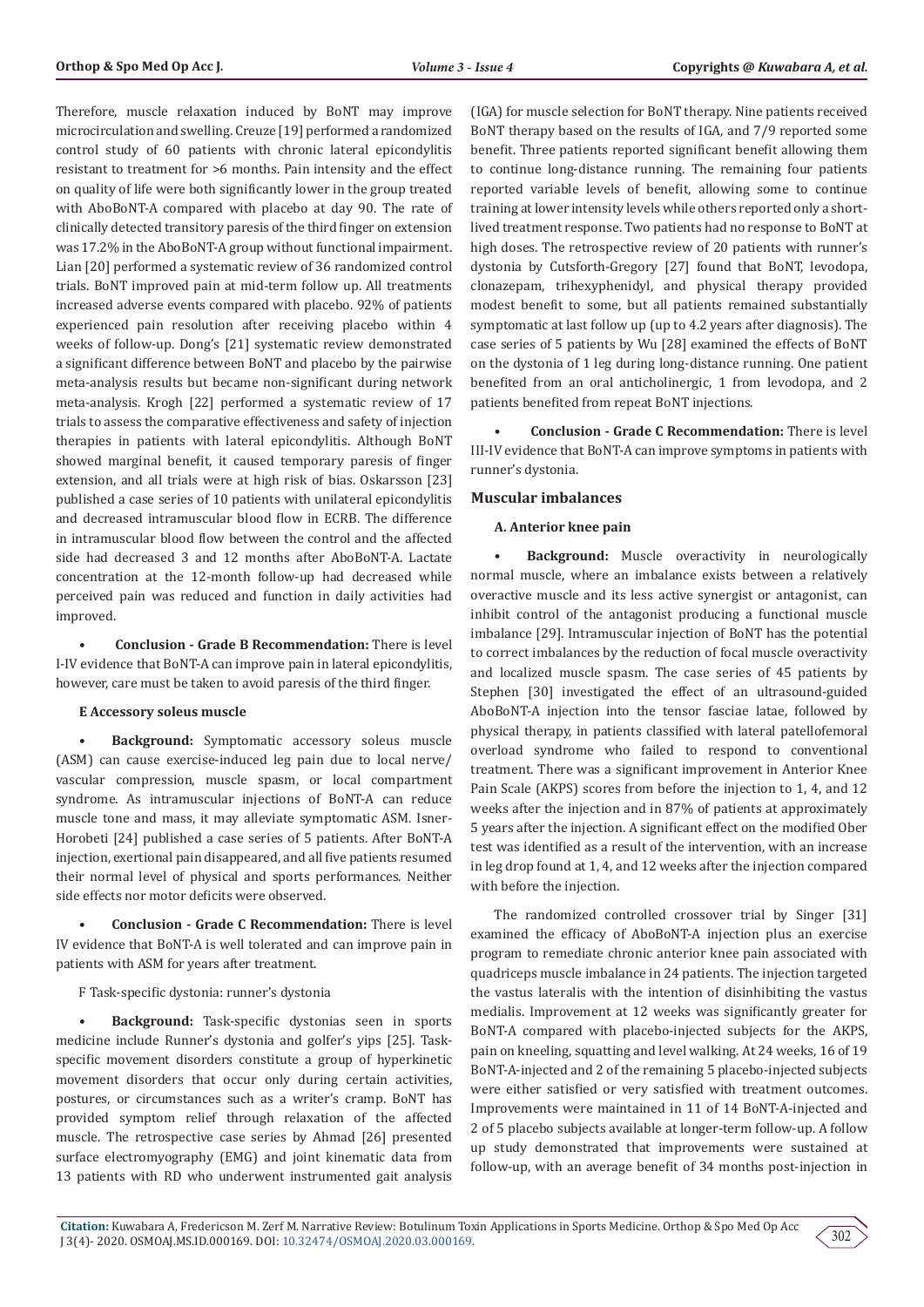44/57 cases. Cullen [32] presented two cases with improved pain functional muscle balance. After two weeks, one case was able to produce an isolated gluteal muscle contraction after receiving 500 units of AboBoNT-A in her left upper hamstrings. The second case had relief after two injection episodes of AboBoNT-A into the distal vastus lateralis and tensor fascia latae.

**• Conclusion** - **grade C recommendation:** There is level IV evidence that intramuscular injection of BoNT, in carefully selected cases, provides short term reduction of focal muscle overactivity, and may facilitate activation of relatively 'inhibited' muscles and assist the restoration of more appropriate motor patterns (Table 2-a-c)

**Table 2:** Summary of evidence based on current literature (new to old). U = units of Onabotulinum toxin-type A unless specified otherwise.

| <b>Nociception</b> |                                                                                                                                                                                                                                                                         |                                                     |                                                                                                                      |                                                                                                                                           |              |
|--------------------|-------------------------------------------------------------------------------------------------------------------------------------------------------------------------------------------------------------------------------------------------------------------------|-----------------------------------------------------|----------------------------------------------------------------------------------------------------------------------|-------------------------------------------------------------------------------------------------------------------------------------------|--------------|
| Pathology          | <b>Author</b>                                                                                                                                                                                                                                                           | <b>Design</b>                                       | Protocol                                                                                                             | <b>Results</b>                                                                                                                            | Evidence     |
| Osteoarthritis     | Eleopra [41]                                                                                                                                                                                                                                                            | Randomized, Double-<br>Blinded, Placebo-<br>Control | 400U AboBoNT-A into<br>adductor muscles                                                                              | 4-week Harris Hip Score & VAS significant<br>improvements                                                                                 | $\mathbf{I}$ |
|                    | Hassan [42]                                                                                                                                                                                                                                                             | Systematic review,<br>nonhomogenous                 |                                                                                                                      | Limited supporting evidence                                                                                                               | $\mathbf{I}$ |
|                    | Significant 55% decrease in lower<br>extremity pain, 36% improvement in<br>Timed Stands Test, 71% reduction in<br>25-50U in 3 knees and<br>shoulder pain, active range of motion<br>Mahowald 2016<br>3 ankles and 450-100<br>Case series<br>units in 9 shoulders<br>42% |                                                     | increased in flexion 67% and abduction                                                                               | IV                                                                                                                                        |              |
|                    |                                                                                                                                                                                                                                                                         |                                                     |                                                                                                                      | Duration of pain relief 3-12 months                                                                                                       |              |
| Whiplash           | Teasel [44]                                                                                                                                                                                                                                                             | Systematic Review -<br>nonhomogenous                | 3 RCTs & 1 case series                                                                                               | Contradictory evidence during chronic<br>stage (>12 weeks after injury)                                                                   | $\mathbf{I}$ |
|                    | Braker [45]                                                                                                                                                                                                                                                             | Randomized, Double-<br>Blinded, Placebo-<br>Control | 20 patients with<br>cervical myofascial<br>pain 2-48 weeks after<br>whiplash who had<br>200U into 4 tender<br>points | Greater percentage of patients who<br>received BoNT achieved a 50% reduction<br>in pain intensity at 24 weeks but more<br>adverse effects | I            |
|                    | Padberg [46]                                                                                                                                                                                                                                                            | Randomized, Double-<br>Blinded. Placebo-<br>Control | 40 patients with grade<br>1-2 whiplash received<br>100U into muscles<br>with increased<br>tenderness                 | At 12 weeks, no significant difference                                                                                                    | $\mathbf I$  |
|                    | Juan [47]                                                                                                                                                                                                                                                               | Randomized, Double-<br>Blinded, Placebo-<br>Control | 5 injections of 20U into<br>1 or more of: splenius<br>capitis, semispinalis<br>capitis, trapezius                    | No final data                                                                                                                             | $\mathbf I$  |
|                    | Freund 2002                                                                                                                                                                                                                                                             | Randomized, Double-<br>Blinded, Placebo-<br>Control | 28 patients with<br>chronic grade 2 WAD<br>100U AboBoNT-A or<br>saline in splenius,<br>capitis, rectus               | Significant reduction in pain at 4 weeks                                                                                                  | $\mathbf{I}$ |

#### **Table 2a.**

| <b>Overactivity Syndromes</b> |                            |                                                                                       |                                                          |                                                                                                     |          |
|-------------------------------|----------------------------|---------------------------------------------------------------------------------------|----------------------------------------------------------|-----------------------------------------------------------------------------------------------------|----------|
| Pathology                     | Author                     | Design                                                                                | Protocol                                                 | <b>Results</b>                                                                                      | Evidence |
| Plantar Fasciitis             | Tsikopoulos [6]            | Systematic review &<br>network meta-analysis<br>of 22 randomized<br>controlled trials |                                                          | Provided significant short-<br>term advantage over placebo<br>that was still present at 6<br>months |          |
|                               | Elizondo-<br>Rodriguez [9] | Randomized, Double-<br>Blinded, Placebo-<br>Control                                   | 100U each medial & lateral<br>gastrocnemius & 50U soleus | Rapid & sustained<br>improvement compared to<br>steroids over 6 months                              |          |
|                               | Babcock [10]               | Randomized, Double-<br>Blinded, Placebo-<br>Control                                   | 70U divided into 2 sites per foot                        | Improved pain and function<br>at 3- and 8-week follow up                                            |          |

**Citation:** Kuwabara A, Fredericson M. Zerf M. Narrative Review: Botulinum Toxin Applications in Sports Medicine. Orthop & Spo Med Op Acc J 3(4)- 2020. OSMOAJ.MS.ID.000169. DOI: [10.32474/OSMOAJ.2020.03.000169.](http://dx.doi.org/10.32474/OSMOAJ.2020.03.000169)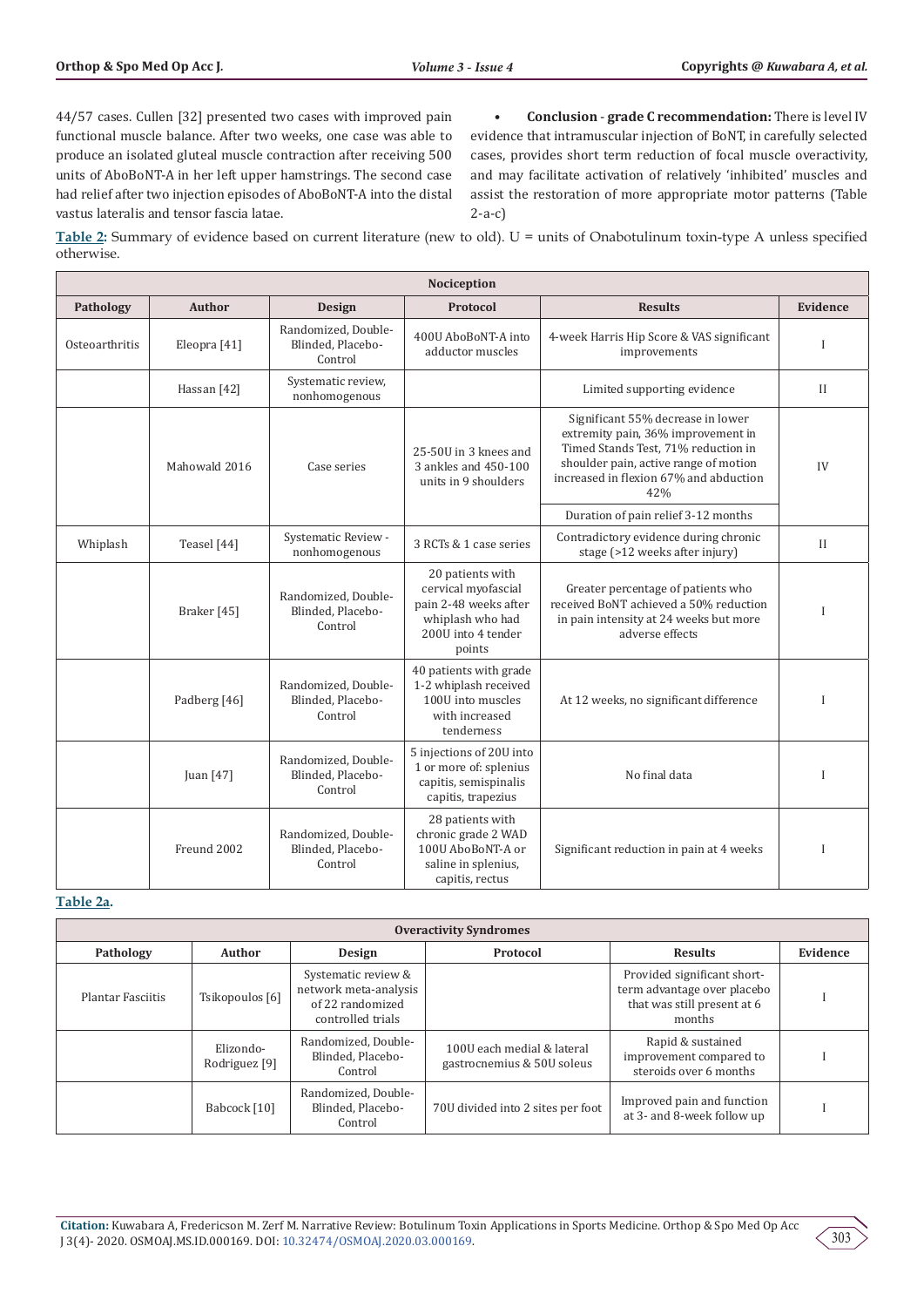|                                                  |                          |                                                                                            |                                                                                                                                                                                                               | Pain decreased to 1/10 from<br>9/10 in 1 week                                                                                   |             |  |
|--------------------------------------------------|--------------------------|--------------------------------------------------------------------------------------------|---------------------------------------------------------------------------------------------------------------------------------------------------------------------------------------------------------------|---------------------------------------------------------------------------------------------------------------------------------|-------------|--|
| Chronic exertional                               |                          | Case report                                                                                | 20U AboBoNT-A proximally &<br>20U distally in the following<br>on the left leg: Tibialis anterior,                                                                                                            | jogging short distances w/in<br>2 weeks                                                                                         |             |  |
| compartment<br>syndrome (CECS)                   | Baria [11]               |                                                                                            | extensor hallucis longus,<br>extensor digitorum longus,                                                                                                                                                       | 1 month increased to 2-3<br>miles several times/weeks                                                                           | V           |  |
|                                                  |                          |                                                                                            | fibularis longus, fibularis brevis                                                                                                                                                                            | 14 months: no further pain,<br>symmetric leg circumference<br>& normal strength                                                 |             |  |
|                                                  | Isner-Horobeti<br>$[12]$ | Case series                                                                                | 25 anterior compartments & 17<br>lateral compartments injected<br>with AboBoNT-A                                                                                                                              | Decreased intramuscular<br>pressure & eliminated<br>exertional pain up to 9<br>months                                           | IV          |  |
|                                                  |                          |                                                                                            | 50U medial gastrocnemius<br>heads bilaterally                                                                                                                                                                 | 1 week decrease in strength<br>& function                                                                                       |             |  |
| <b>Functional Popliteal</b><br>Artery Entrapment | Murphy [15]              | Case Report                                                                                | Ceased lower body exercise<br>for 1 week & gradual return to                                                                                                                                                  | Beneficial effect on pain<br>during sport                                                                                       | V           |  |
| Syndrome (FPAES)                                 |                          |                                                                                            | training over 2 weeks                                                                                                                                                                                         | 4-week decrease in peak<br>arterial velocity & increase in<br>vessel size                                                       |             |  |
|                                                  |                          |                                                                                            |                                                                                                                                                                                                               | 0% no worse off                                                                                                                 |             |  |
|                                                  | Hislop $[16]$            | <b>Case Series</b>                                                                         | 27 patients injected at level or                                                                                                                                                                              | 59% good response                                                                                                               | IV          |  |
|                                                  |                          |                                                                                            | artery occlusion                                                                                                                                                                                              | 22% mixed                                                                                                                       |             |  |
|                                                  |                          |                                                                                            |                                                                                                                                                                                                               | 19% no response                                                                                                                 |             |  |
|                                                  |                          |                                                                                            | No pain after 1 month<br>400U of AboBoNT-A in proximal<br>2.5 months no compromise in<br>third of medial & lateral<br>blood flow<br>gastrocnemius bilaterally<br>4 months - return to sport<br>without issues |                                                                                                                                 |             |  |
|                                                  | Isner-Horobeti<br>$[17]$ | Case report                                                                                |                                                                                                                                                                                                               |                                                                                                                                 | V           |  |
|                                                  |                          |                                                                                            |                                                                                                                                                                                                               |                                                                                                                                 |             |  |
|                                                  |                          |                                                                                            |                                                                                                                                                                                                               | 3-month follow up: 51.7%<br>reported >50% reduction in<br>initial pain intensity                                                |             |  |
| Lateral Epicondylitis<br>Creuze <sup>[19]</sup>  |                          | Randomized, Double-<br>Blinded, Placebo-<br>Control                                        | Pain intensity & effect on<br>60 patients 40U AboBoNT-A vs<br>quality of life significantly<br>saline into ECRB<br>lower<br>Transitory paresis of 3rd<br>finger on extension 17.2% in<br>BoNT-A group         |                                                                                                                                 | $\mathbf I$ |  |
|                                                  |                          |                                                                                            |                                                                                                                                                                                                               |                                                                                                                                 |             |  |
|                                                  | Lian [20]                | Systematic Review<br>& Meta-analysis of<br>Randomized Placebo-<br><b>Controlled Trials</b> | 3 studies, 237 patients for BoNT                                                                                                                                                                              | 5-26 weeks number needed<br>to treat (NNT) pain relief 18<br>$(14-31)$                                                          | $\mathbf I$ |  |
|                                                  | Dong [21]                | Systematic review<br>& Bayesian network<br>meta-analysis                                   |                                                                                                                                                                                                               | Botulinum toxin better than<br>placebo and corticosteroid<br>injection                                                          | $\bf{I}$    |  |
|                                                  | Krogh [22]               | Systematic Review &<br>Network Meta-analysis<br>of Randomized<br><b>Controlled Trials</b>  | 4 trials assessing BoNT                                                                                                                                                                                       | Marginal pain benefit, caused<br>temporary paresis of finger<br>extension, all trials high risk<br>of bias                      | I           |  |
|                                                  | Oskarsson [23]           | Case series                                                                                | 1U/kg AboBoNT-A injected 2<br>fingerbreadths distal to lateral<br>epicondyle, upper dose limit of<br>100U/muscle                                                                                              | Improves intramuscular<br>blood flow, aerobic<br>metabolism, functional<br>activity, and relieves pain at<br>12-month follow up | IV          |  |
| <b>Accessory Soleus</b><br>Muscle                | Isner-Horobeti<br>$[24]$ | <b>Case Series</b>                                                                         | 280-1000U injected                                                                                                                                                                                            | Disappearance of exertional<br>pain and resumption of<br>normal activity up to 10 years<br>after injection                      | IV          |  |
|                                                  |                          |                                                                                            |                                                                                                                                                                                                               |                                                                                                                                 |             |  |

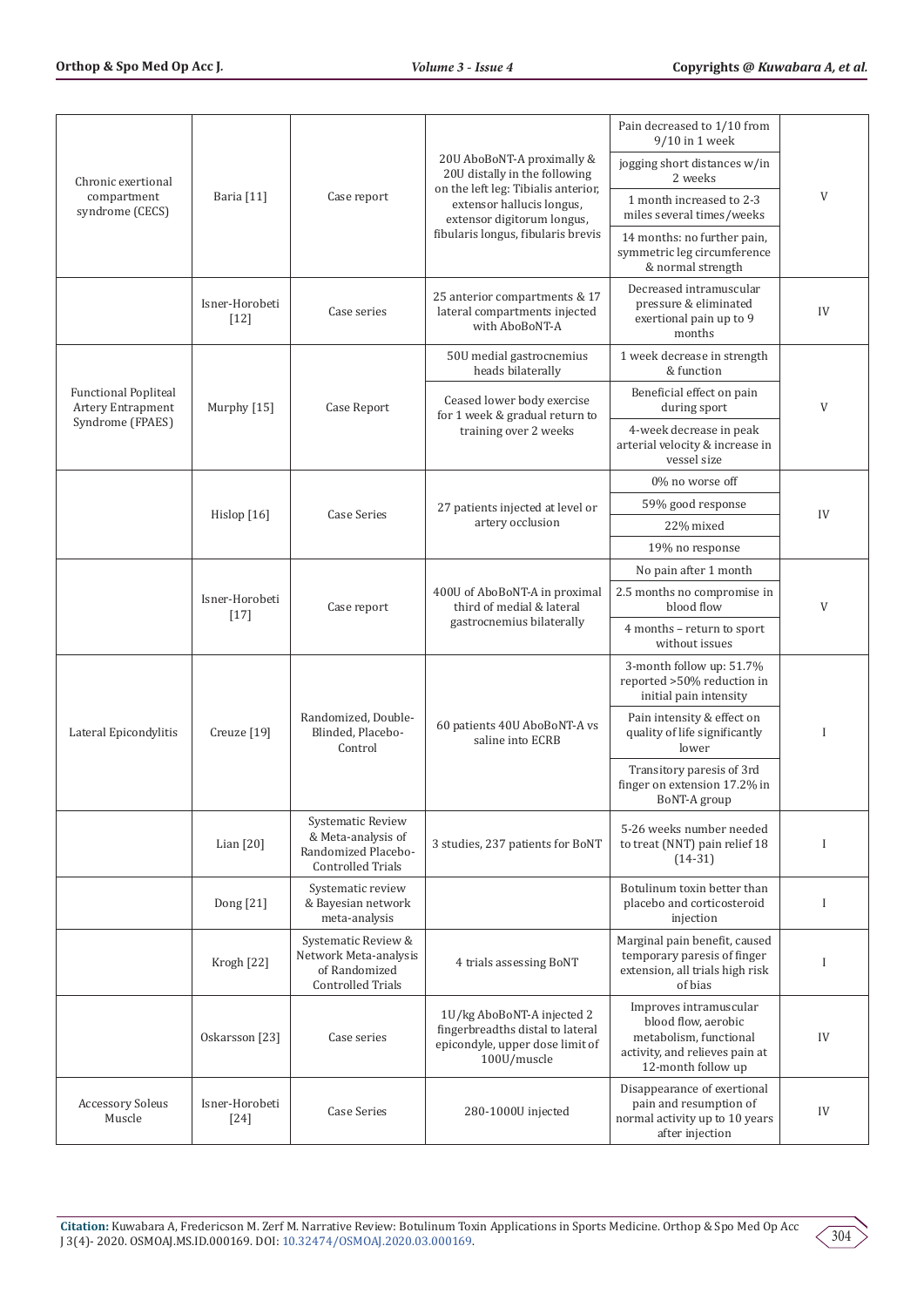| Task-specific dystonia | Ahmad [26]                 | Retrospective case<br>series | Runner's dystonia 13 patients               | 7/9 received benefit       | IV |
|------------------------|----------------------------|------------------------------|---------------------------------------------|----------------------------|----|
|                        | Cutsforth-<br>Gregory [27] | Retrospective review         | 20 patients (13 runners, 7 non-<br>runners) | Beneficial in 4/7 patients | Ш  |
|                        | Wu 2006                    | Case series                  | Runner's dystonia, 5 cases                  | 2 patients benefited       | IV |

## **Table 2b.**

| <b>Muscular Imbalance Syndromes</b> |                        |                                                                                                 |                                                                                                                                |                                                                                                                                                                                |              |
|-------------------------------------|------------------------|-------------------------------------------------------------------------------------------------|--------------------------------------------------------------------------------------------------------------------------------|--------------------------------------------------------------------------------------------------------------------------------------------------------------------------------|--------------|
| Pathology                           | <b>Author</b>          | <b>Design</b>                                                                                   | Protocol                                                                                                                       | <b>Results</b>                                                                                                                                                                 | Evidence     |
| Anterior Knee<br>Pain               | Stephen [30]           | Case series                                                                                     | Ultrasound -guided AboBoNT-A<br>injection into tensor fascia latae<br>with physical therapy                                    | Significant improvement in Anterior<br>Knee Pain Scale Score up to 5 years                                                                                                     | IV           |
|                                     | Singer <sup>[31]</sup> | Case series                                                                                     | 500U AboBoNT-A in vastus<br>lateralis                                                                                          | Improvement at 12 weeks based on<br>Anterior Knee Pain Scale Score                                                                                                             | IV           |
|                                     |                        |                                                                                                 | 1) 500U AboBoNT-A to L upper<br>hamstrings                                                                                     | 1) Isolated gluteal muscle<br>contraction in 2 weeks                                                                                                                           |              |
|                                     | Cullen [32]            | Review & case series                                                                            | 2) 180U in distal third of vastus<br>lateralis & 120U to tensor fascia<br>latae with repeat of 500 into<br>each after 5 months | 2) Improved pain & activity<br>progression at 2 weeks with pain<br>after return to full weight bearing.<br>With second injection, improved<br>pain and able to return to play. | IV           |
| Piriformis<br>Syndrome              | Yoon [35]              | Prospective, case<br>control                                                                    | 150U AboBoNT-A injected by<br>CT-guidance into piriformis                                                                      | Significant reductions in pain at<br>week 4,8, and 12                                                                                                                          | $\mathbf{H}$ |
|                                     | Lang $[36]$            | Case series                                                                                     | Piriformis injected once with<br>5000U of BoNT-B under EMG-<br>guidance                                                        | Significant reductions in VAS for<br>buttocks & hip pain at weeks 4,12,<br>and 16 and for low back pain at<br>weeks 2, 12, and 16                                              | IV           |
| Rotator Cuff<br>Impingement         | Lin $[37]$             | Systematic Review,<br>Pairwise & Network<br>Meta-analysis of<br>Randomized Controlled<br>trials |                                                                                                                                | Ineffective for rotator cuff<br>tendinopathy                                                                                                                                   |              |
|                                     | Lee [38]               | Case series                                                                                     | 2500U BoNT-B subacromial<br>bursa vs triamcinolone                                                                             | At 3 months, BT decreased NRS and<br>DASH & greater shoulder abduction<br>than triamcinolone                                                                                   | IV           |

## **Table 2c.**

| <b>Bioprotection</b>   |               |               |                                                                                        |                                                                                                       |          |
|------------------------|---------------|---------------|----------------------------------------------------------------------------------------|-------------------------------------------------------------------------------------------------------|----------|
| Pathology              | <b>Author</b> | <b>Design</b> | Protocol                                                                               | <b>Results</b>                                                                                        | Evidence |
| Rotator cuff repair    | Gilotra [39]  | Rat model     | 84 supraspinatus tendons injected<br>w/ saline or examined at 2, 4, 8,<br>and 12 weeks | May help protect repair but<br>cast immobilization plus BoNT<br>administration was harmful to healing |          |
| Achilles tendon repair | Reuter [40]   | Case series   | 200-300U in gastrocnemius &<br>soleus                                                  | 2 years improved pain and dorsiflexion<br>of 21 degrees reached                                       |          |

## **B Piriformis syndrome**

**• Background:** Piriformis syndrome is caused by prolonged or excessive contraction of the piriformis muscle associated with pain in the buttocks, hips, and lower limbs because of the close proximity to the sciatic nerve. BoNT-A reduces muscle hypertonia as well as muscle contracture and pain inhibiting substance P release and other inflammatory factors [33,34]. The prospective study by Yoon [35] evaluated the efficacy of a single, low-dose injection of AboBoNT-A in 29 patients. Pain intensity scores were significantly lower at 4, 8, and 12 weeks after treatment than at baseline. Four weeks after treatment, physical functioning, bodily pain, general health, vitality and social functioning improved significantly from baseline. The prospective study by Lang [36] evaluated the clinical safety and efficacy of BoNT-B in reducing myofascial pain associated

with piriformis syndrome in 20 patients. Significant reductions in mean visual analog scale scores for buttock and hip pain were noted at weeks 4, 12, and 16 and for low back pain at weeks 2, 12, and 16. Visual analog scale scores for general and low back pain, pain radiating into lower limbs, and tingling were significantly lower at week 2 after injection, suggesting early onset.

**• Conclusion** - **Grade B Recommendation:** There is level II-IV evidence that BoNT can improve pain attributed to piriformis syndrome.

#### **C Rotator cuff impingement**

**• Background:** Rotator cuff impingement occurs when the myotendinous junction of the supraspinatus tendon comes into contact with either the undersurface of the acromion, a subacromial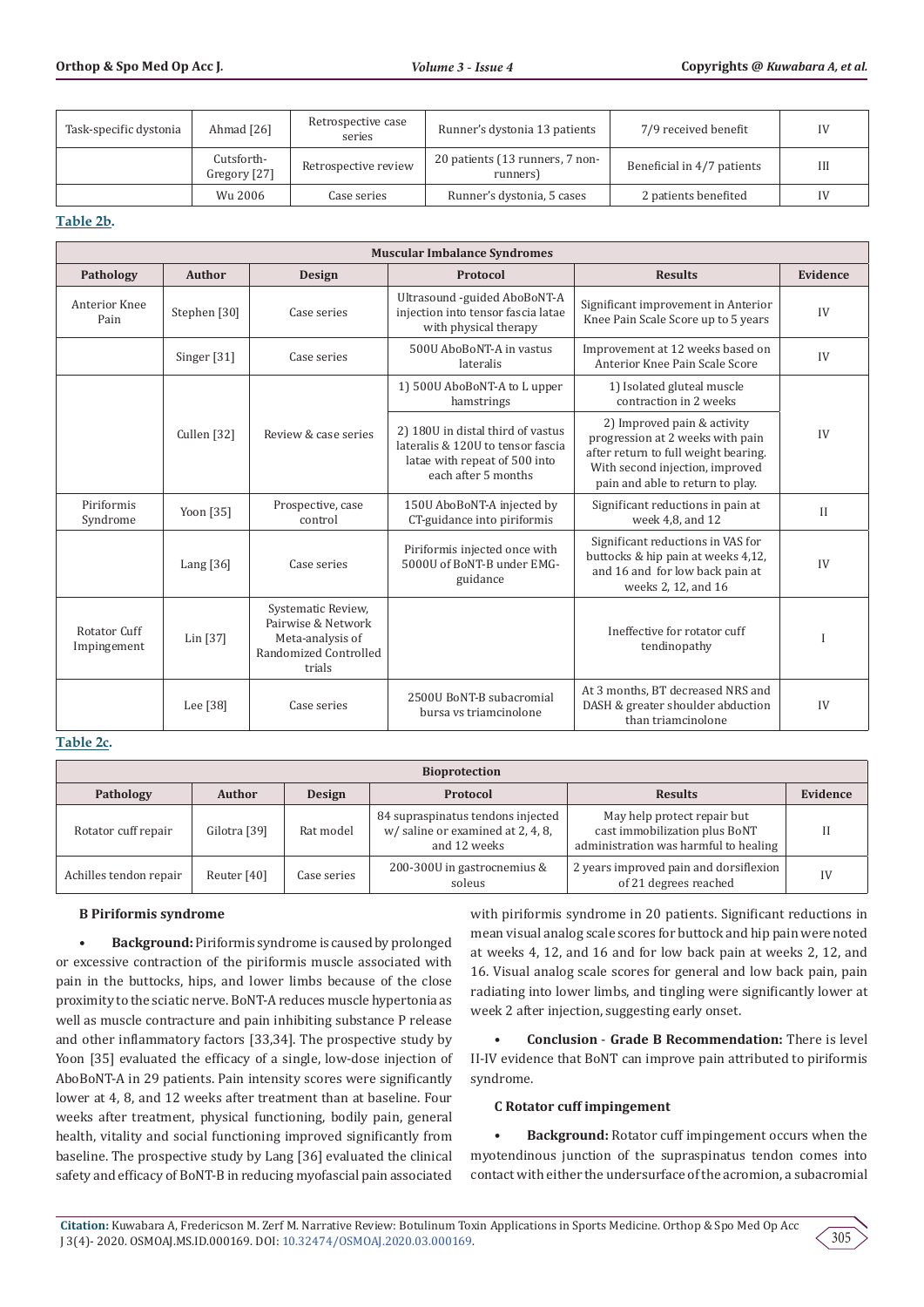spur or an enlarged acromioclavicular joint. BoNT has potential to alleviate shoulder impingement syndrome by decreasing muscle overactivity. Lin [37] published a pairwise and network meta-analysis of 18 studies to compare effectiveness of injection therapies in rotator cuff tendinopathy. The randomized prospective study by Lee [38] examined 61 patients treated with BoNT-B (BT group) or triamcinolone injection (TA group) under ultrasound guidance. Both groups obtained a significant improvement of Numeric Rating Scale, Disability of Arm, Shoulder, and Hand, and active shoulder abduction at 1 and 3 months follow-up. BT group showed significantly better outcomes in terms of reduction of NRS and DASH at 3 months than TA group. BT group showed strong trend toward the larger degree of active shoulder abduction than the TA group at 3 months follow-up, as well.

**• Conclusion - grade C recommendation:** There is level IV evidence that BoNT can improve pain in patients with rotator cuff external impingement.

#### **Bio protection**

#### **A Rotator cuff repair**

**• Background:** Increased postoperative activity is a risk factor for impaired rotator cuff repair. Various protocols of immobilization have been recommended but not substantiated to allow the rotator cuff to heal without jeopardizing long-term range of motion. Because of patient compliance issues and biological challenges, optimizing the postoperative healing environment remains difficult. As BoNT causes temporary muscle paralysis, it may have a role in facilitating postoperative immobilization. Gilotra [39] evaluated the effects of BoNT-A and cast immobilization on tendon healing in a rat model. Eighty-four supraspinatus tendons were surgically transected and repaired in 42 Sprague-Dawley rats. After repair, supraspinatus muscle was injected with saline or BoNT-A. Half the shoulders were cast-immobilized for the entire postoperative period; half were allowed free cage activity. Botox alone and cast immobilization alone exhibited increased ultimate load compared with at 4 weeks. No difference in ultimate load occurred between Botox-only and cast-only groups. At 12 weeks, the Botox plus cast immobilization group was significantly weakest. A trend was shown toward decreased healing zone cross-sectional areas in casted groups (Table 3).

**• Conclusion-Grade B:** There is level II evidence that supraspinatus Botox injection after rotator cuff repair can help protect the repair. However, prolonged immobilization plus Botox administration proved harmful to rotator cuff healing in a rat tendon model.

#### **B Achilles tendon repair**

**• Background:** Although outcome after surgical repair of complete Achilles tendon rupture is good, some patients have ongoing problems with dorsiflexion of the ankle joint. Reuter [40] analyzed a case series of 8 patients with reduced ankle dorsiflexion 5 months after surgical repair of complete Achilles tendon rupture. All patients received at least 3 cycles of injections with 200–300 units of BoNT-A into the gastrocnemius and soleus muscle.

Weakening of the triceps sure by BoNT allowed patients to perform the required exercises and to tolerate casting at night. All patients were able to tolerate plantigrade foot position 9 months after beginning of BoNT treatment. At final follow-up after 2 years, pain had significantly improved, and a mean dorsiflexion of 21 degrees was reached.

**• Conclusion-Grade C recommendation:** There is level IV evidence that the BoNT can improve restricted dorsiflexion in patients after Achilles tendon repair.

#### **Nociception**

#### **A Osteoarthritis**

**• Background:** BoNT has been suggested to have an antinociceptive effect when applied to painful joints by blocking neurotransmission from nerve terminals of nociceptive fibers. The randomized control study by Eleopra [41] AboBoNT-A injections (400 units into adductors) versus placebo (1.6mL saline) to improve hip range of motion, pain and quality of life in patients with hip osteoarthritis. At Week 4, the Harris Hip Score (HHS) and Visual Analog Score (VAS) were significantly improved compared to the placebo. No significant changes were observed in muscle strength and quality of life. The review by Hassan [42] evaluated 18 studies demonstrating limited evidence for BoNT-type A in knee osteoarthritis. The control group in several studies included did not have a control. Therefore, due to the possibility of placebo effect and bias could not be eliminated. The case series by Mahowald followed eleven patients for 12 months after intra-articular injections of BoNT-A for refractory joint pain due to osteoarthritis, rheumatoid arthritis and psoriatic arthritis. For the lower extremity joints (knee and ankle), the mean maximum decrease in joint pain was 55% and the 36% improvement in the Timed Stands Test was noted at 4 to 10 weeks after injection. For the upper extremity (shoulder), there was a 71% mean maximum reduction in pain severity and active range of motion increased 67% in flexion and 42% in abduction. Duration of pain relief ranged from 3 to 12 months [43].

#### **• Conclusion**

**i. No Recommendation (hip):** There is 1 study of level I evidence that BoNT may improve range of motion and pain in hip osteoarthritis after BoNT- A injection into the adductors. If there were studies examining hip intraarticular injections of BoNT-A injections, the outcomes may be similar to knee osteoarthritis.

**ii. No Recommendation (knee):** There is insufficient evidence BoNT-type A injections may help pain related to knee osteoarthritis. As there has been evidence of pain improvement after BoNT-A injections in the periarticular hip musculature, there may be avenues of pain improvement for patients with knee osteoarthritis by injecting BoNT-A injections into the periarticular knee musculature. The pain-relieving mechanism of action may be similar to those described in the muscular imbalances and overactivity sections.

## **Whiplash**

• Background: Whiplash associated disorder is commonly linked to motor vehicle accidents and sports injuries. Cervical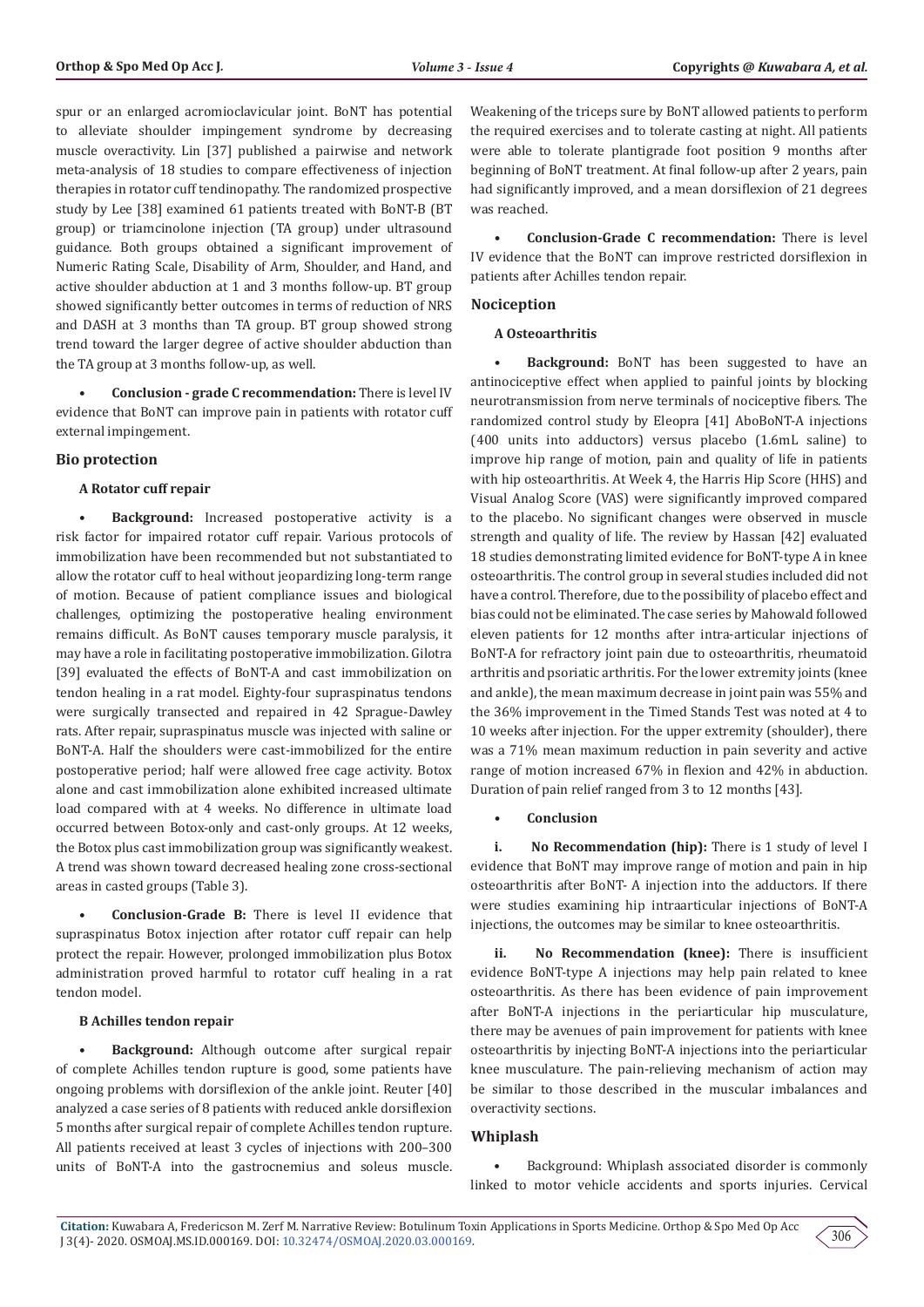injury is attributed to rapid extension followed by neck flexion. The exact pathophysiology of whiplash is uncertain but is suspected to involve aberrant muscle spasms causing a wide range of pain symptoms. BoNT is a proposed treatment to relieve the aforementioned symptoms by muscle relaxation. Teasel [44] reviewed 3 randomized controlled trials and 1 case series on the effect of BoNT-A injections in the treatment of chronic whiplashassociated disorder (WAD). Patients who received BoNT injections achieved greater and longer-lasting pain relief as well as improved range of motion but not enough to achieve significance. The randomized controlled trial by Braker [45] followed 20 patients with cervical myofascial pain 2-48 weeks after a whiplash injury. The patients received either 200 units of BoNT-A or equal volume of saline injected equally into 4 trigger points. Although the BoNT-A group consistently made larger improvements, between-group differences were nonsignificant with the exception that a greater percentage of patients in the BoNT-A group achieved a 50% reduction in pain intensity at 24 weeks (Table 3).

#### **Table 3:** Levels of Evidence.

|                                                                             | <b>Types of Studies</b>                                                                                                                                                                                                  |                                                                                                                                                                                            |                                                                                                                                                                      |                                                                                                                                                                 |
|-----------------------------------------------------------------------------|--------------------------------------------------------------------------------------------------------------------------------------------------------------------------------------------------------------------------|--------------------------------------------------------------------------------------------------------------------------------------------------------------------------------------------|----------------------------------------------------------------------------------------------------------------------------------------------------------------------|-----------------------------------------------------------------------------------------------------------------------------------------------------------------|
| Evidence                                                                    | Therapeutic                                                                                                                                                                                                              | Prognostic                                                                                                                                                                                 | <b>Diagnostic</b>                                                                                                                                                    | <b>Economic and Decision</b><br><b>Analysis</b>                                                                                                                 |
|                                                                             | Investigating the results of<br>treatment                                                                                                                                                                                | Investigating the effect of a<br>patient characteristics on<br>the outcome of disease                                                                                                      | Investigating a diagnostic<br>test                                                                                                                                   | Developing an economic<br>model or decision model                                                                                                               |
| Level I                                                                     | High-quality randomized<br>trial with statistically<br>significant difference but<br>narrow CIs                                                                                                                          |                                                                                                                                                                                            |                                                                                                                                                                      |                                                                                                                                                                 |
| Systematic review of level<br>I RCTs (and study results<br>were homogenous) | High-quality prospective<br>study (all patients were<br>enrolled at the same point<br>in their disease with $\ge$<br>80% follow-up of enrolled<br>patients) Systematic review<br>of level I studies                      | Testing of previously<br>developed diagnostic<br>criteria on consecutive<br>patients (with universally<br>applied reference "gold"<br>standard) Systematic<br>review of level II studies   | Sensible costs and<br>alternatives: values<br>obtained from many<br>studies; with multiway<br>sensitivity analyses<br>Systematic review of level I<br>studies        |                                                                                                                                                                 |
| Level II                                                                    | Lesser-quality RCT (e.g., <<br>80% follow-up, no blinding,<br>or improper randomization)<br>Prospective comparative<br>study Systematic review<br>of level II studies or level I<br>studies with inconsistent<br>results | Retrospective study<br>Untreated controls from<br>an RCT Lesser-quality<br>prospective study (e.g.,<br>patients enrolled at<br>different points in their<br>disease or $< 80\%$ follow-up) | Development of diagnostic<br>criteria on consecutive<br>patients (with universally<br>applied reference "gold"<br>standard) Systematic<br>review of level II studies | Sensible costs and<br>alternatives; values<br>obtained from limited<br>studies; with multiway<br>sensitivity review<br>Systematic review of level<br>II studies |
| Level III                                                                   | Case-control study<br>Retrospective comparative<br>study Systematic review of<br>level III studies                                                                                                                       | Case-control study                                                                                                                                                                         | Study of nonconsecutive<br>patients; without<br>consistently applied<br>reference "gold" standard<br>Systematic review of level<br>III studies                       | Analyses based on limited<br>alternatives and costs; poor<br>estimates Systematic review<br>of level II studies                                                 |
| Level IV                                                                    | Case series                                                                                                                                                                                                              | Case series                                                                                                                                                                                | Case-control study<br>Poor reference standard                                                                                                                        | Analyses with no sensitivity<br>analyses                                                                                                                        |
| Level V                                                                     | <b>Expert Opinion</b>                                                                                                                                                                                                    | <b>Expert Opinion</b>                                                                                                                                                                      | <b>Expert Opinion</b>                                                                                                                                                | <b>Expert Opinion</b>                                                                                                                                           |

The randomized controlled trial by Padberg [46] followed 40 patients with chronic WAD who received either 100 units of BoNT-A or 2 mL. After 12 weeks, no significant differences in pain intensity or cervical range of motion were found between the 2 groups. Juan published a case series [47] 31 patients with WAD for ≥3 months refractory to conservative treatment. A dose of 50 to 75 units of BoNT-A was injected into each patient's tender superficial muscles. Patient were also provided with a home exercise program. 77.4% of patients responded positively to the treatment. Significant improvements were seen in terms of both pain intensity and cervical ROM. In the randomized controlled trial by Freund, 30 patients

with WAD for ≥6 months refractory to conservative treatment who received 100 units AboBoNT-A or 1 mL saline delivered to the 5 most tender cervical trigger points. At 4 weeks, patients in the treatment group had better cervical ROM, and less neck, head and shoulder pain than those in the placebo group.

**• Conclusion** - No Recommendation: There is currently insufficient evidence for the treatment of WAD with BoNT. However, there is evolving evidence that BoNT may be helpful for pain management, but studies thus far have not reached significance (Table 4).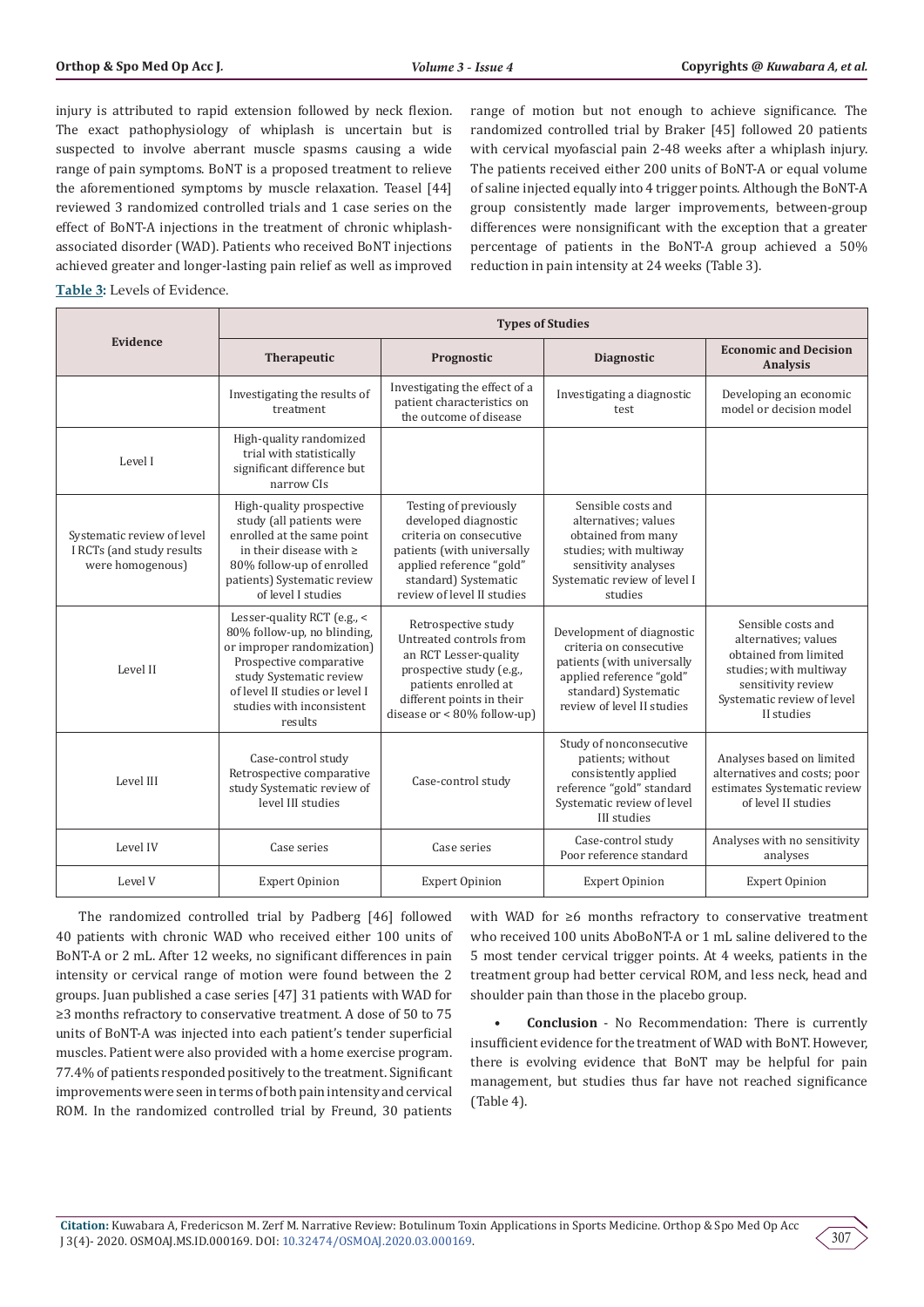**Table 4:** Grades of Recommendation.

| Grade | <b>Description</b>                                                                                                         |
|-------|----------------------------------------------------------------------------------------------------------------------------|
|       | Good evidence (Level-I studies with consistent findings) for or against recommending intervention                          |
|       | Fair evidence (Level-II or III studies with consistent findings) for or against recommending intervention.                 |
|       | Conflicting or poor-quality evidence (Level-IV or V studies) not allowing a recommendation for or against<br>intervention. |
|       | There is insufficient evidence to make a recommendation.                                                                   |

# **Conclusion**

BoNT has emerging evidence of multiple beneficial applications in sports medicine. The evidence is strongest for plantar fasciitis and hip osteoarthritis. It is an effective and transient therapeutic option that may improve return to play times.

## **References**

- 1. [Jabbari B \(2015\) Botulinum Toxin Treatment of Pain Disorders. Springer,](https://www.springer.com/gp/book/9781493925001)  [New York, USA.](https://www.springer.com/gp/book/9781493925001)
- 2. [Riddle DL, Schappert SM \(2004\) Volume of ambulatory care visits and](https://www.ncbi.nlm.nih.gov/pubmed/15134610)  [patterns of care for patients diagnosed with plantar fasciitis: a national](https://www.ncbi.nlm.nih.gov/pubmed/15134610)  [study of medical doctors. Foot Ankle Int 25\(5\): 303-310.](https://www.ncbi.nlm.nih.gov/pubmed/15134610)
- 3. [Riddle DL, Pulisic M, Pidcoe P, Johnson RE \(2003\) Risk factors for plantar](https://www.ncbi.nlm.nih.gov/pubmed/12728038)  [fasciitis: a matched case-control study. J Bone Joint Surg Am 85\(5\): 872-](https://www.ncbi.nlm.nih.gov/pubmed/12728038) [877.](https://www.ncbi.nlm.nih.gov/pubmed/12728038)
- 4. [Lemont H, Ammirati KM, Usen N \(2003\) Plantar fasciitis: a degenerative](https://www.ncbi.nlm.nih.gov/pubmed/12756315)  process (*fasciosis*) [without inflammation. J Am Podiatr Med Assoc 93\(3\):](https://www.ncbi.nlm.nih.gov/pubmed/12756315)  [234-237.](https://www.ncbi.nlm.nih.gov/pubmed/12756315)
- 5. [Schepsis AA, Leach RE, Gorzyca J \(1991\) Plantar fasciitis: Etiology,](https://www.ncbi.nlm.nih.gov/pubmed/2019049)  [treatment, surgical results, and review of the literature. Clin Orthop](https://www.ncbi.nlm.nih.gov/pubmed/2019049)  [Relat Res 266: 185-196.](https://www.ncbi.nlm.nih.gov/pubmed/2019049)
- 6. [Tsikopoulos K, Vasiliadis HS, Mavridis D \(2016\) Injection therapies for](https://www.ncbi.nlm.nih.gov/pubmed/27143138)  plantar fasciopathy *('plantar fasciitis')*[: a systematic review and network](https://www.ncbi.nlm.nih.gov/pubmed/27143138)  [meta-analysis of 22 randomised controlled trials. Br J Sports Med](https://www.ncbi.nlm.nih.gov/pubmed/27143138)  [50\(22\): 1367-1375.](https://www.ncbi.nlm.nih.gov/pubmed/27143138)
- 7. [Peerbooms JC, Lodder P, den Oudsten BL, Doorgeest K, Schuller HM,](https://www.ncbi.nlm.nih.gov/pubmed/31603721)  [et al. \(2019\) Positive Effect of Platelet-Rich Plasma on Pain in Plantar](https://www.ncbi.nlm.nih.gov/pubmed/31603721)  [Fasciitis: A Double-Blind Multicenter Randomized Controlled Trial. Am J](https://www.ncbi.nlm.nih.gov/pubmed/31603721)  [Sports Med 47\(13\): 3238-3246](https://www.ncbi.nlm.nih.gov/pubmed/31603721).
- 8. [Shetty SH, Dhond A, Arora M, Deore S \(2019\) Platelet-Rich Plasma Has](https://www.ncbi.nlm.nih.gov/pubmed/30448183)  [Better Long-Term Results Than Corticosteroids or Placebo for Chronic](https://www.ncbi.nlm.nih.gov/pubmed/30448183)  [Plantar Fasciitis: Randomized Control Trial. J Foot Ankle Surg 58\(1\): 42-](https://www.ncbi.nlm.nih.gov/pubmed/30448183) [46.](https://www.ncbi.nlm.nih.gov/pubmed/30448183)
- 9. [Elizondo-Rodriguez J, Araujo-Lopez Y, Moreno-Gonzalez JA, Cardenas-](https://www.ncbi.nlm.nih.gov/pubmed/23386757)[Estrada E, Mendoza-Lemus O, et al. \(2013\) A comparison of botulinum](https://www.ncbi.nlm.nih.gov/pubmed/23386757)  [toxin a and intralesional steroids for the treatment of plantar fasciitis: a](https://www.ncbi.nlm.nih.gov/pubmed/23386757)  [randomized, double-blinded study. Foot Ankle Int 34\(1\): 8-14.](https://www.ncbi.nlm.nih.gov/pubmed/23386757)
- 10. [Babcock MS, Foster L, Pasquina P, Jabbari B \(2005\) Treatment of Pain](https://www.ncbi.nlm.nih.gov/pubmed/16141740)  [Attributed to Plantar Fasciitis with Botulinum Toxin A: A Short-Term,](https://www.ncbi.nlm.nih.gov/pubmed/16141740)  [Randomized, Placebo-Controlled, Double-Blind Study. Am J Phys Med](https://www.ncbi.nlm.nih.gov/pubmed/16141740)  [Rehabil 84\(9\): 649-654.](https://www.ncbi.nlm.nih.gov/pubmed/16141740)
- 11. [Baria MR, Sellon JL \(2016\) Botulinum Toxin for Chronic Exertional](https://www.ncbi.nlm.nih.gov/pubmed/26784120)  [Compartment Syndrome: A Case Report With 14 Month Follow-Up Clin J](https://www.ncbi.nlm.nih.gov/pubmed/26784120)  [Sport Med 26\(6\): e111-e113.](https://www.ncbi.nlm.nih.gov/pubmed/26784120)
- 12. [Isner-Horobeti ME, Dufour SP, Blaes C, Lecocq J \(2013\) Intramuscular](https://www.ncbi.nlm.nih.gov/pubmed/23969633)  [Pressure Before and After Botulinum Toxin in Chronic Exertional](https://www.ncbi.nlm.nih.gov/pubmed/23969633)  [Compartment Syndrome of the Leg: A Preliminary Study. Am J Sports](https://www.ncbi.nlm.nih.gov/pubmed/23969633)  [Med 41\(11\): 2558-2566.](https://www.ncbi.nlm.nih.gov/pubmed/23969633)
- 13. [Isner-Horobeti ME, Muff G, Masat J, Daussin JL, Dufour SP, et al. \(2015\)](https://www.ncbi.nlm.nih.gov/pubmed/25290742) [Botulinum Toxin as a Treatment for Functional Popliteal Artery](https://www.ncbi.nlm.nih.gov/pubmed/25290742) [Entrapment Syndrome. Med Sci Sports Exerc 47\(6\): 1124-1127.](https://www.ncbi.nlm.nih.gov/pubmed/25290742)
- 14. [Hislop M, Kennedy D, Cramp B, Dhupelia S \(2014\) Functional Popliteal](https://www.hindawi.com/journals/jsm/2014/105953/) [Artery Entrapment Syndrome: Poorly Understood and Frequently](https://www.hindawi.com/journals/jsm/2014/105953/) [Missed? A Review of Clinical Features, Appropriate Investigations, and](https://www.hindawi.com/journals/jsm/2014/105953/) [Treatment Options. Journal of Sports Medicine pp: 1-8.](https://www.hindawi.com/journals/jsm/2014/105953/)
- 15. [Murphy M, Charlesworth J, Koh E \(2017\) The effects of Botulinum](https://www.ncbi.nlm.nih.gov/pubmed/28780341) [Toxin injection in an elite sportsman with Functional Popliteal Artery](https://www.ncbi.nlm.nih.gov/pubmed/28780341) [Entrapment Syndrome: A case report. Phys Ther Sport 27: 7-11.](https://www.ncbi.nlm.nih.gov/pubmed/28780341)
- 16. [Hislop M, Brideaux A, Dhupelia S \(2017\) Functional popliteal artery](https://www.ncbi.nlm.nih.gov/pubmed/28600622) [entrapment syndrome: use of ultrasound guided Botox injection as a](https://www.ncbi.nlm.nih.gov/pubmed/28600622) [non-surgical treatment option. Skeletal Radiol 46\(9\): 1241-1248.](https://www.ncbi.nlm.nih.gov/pubmed/28600622)
- 17. [Oskarsson E, Piehl Aulin K, Gustafsson BE, Pettersson K \(2009\)](https://www.ncbi.nlm.nih.gov/pubmed/18435689) [Improved intramuscular blood flow and normalized metabolism in](https://www.ncbi.nlm.nih.gov/pubmed/18435689) [lateral epicondylitis after botulinum toxin treatment.](https://www.ncbi.nlm.nih.gov/pubmed/18435689) Scand J Med Sci [Sports 19\(3\): 323-328.](https://www.ncbi.nlm.nih.gov/pubmed/18435689)
- 18. Creuzé A, Petit H, de Sè[ze M \(2018\) Short-Term Effect of Low-Dose,](https://www.ncbi.nlm.nih.gov/pubmed/29762276) [Electromyography-Guided Botulinum Toxin A Injection in the Treatment](https://www.ncbi.nlm.nih.gov/pubmed/29762276) [of Chronic Lateral Epicondylar Tendinopathy: A Randomized, Double-](https://www.ncbi.nlm.nih.gov/pubmed/29762276)Blinded Study. [J Bone Joint Surg Am 100\(10\): 818-826.](https://www.ncbi.nlm.nih.gov/pubmed/29762276)
- 19. [Lian J, Mohamadi A, Chan JJ, Hanna P, Hemmati D, et al. \(2019\)](https://www.ncbi.nlm.nih.gov/pubmed/30380334) [Comparative Efficacy and Safety of Nonsurgical Treatment Options](https://www.ncbi.nlm.nih.gov/pubmed/30380334) [for Enthesopathy of the Extensor Carpi Radialis Brevis: A Systematic](https://www.ncbi.nlm.nih.gov/pubmed/30380334) [Review and Meta-analysis of Randomized Placebo-Controlled Trials. Am](https://www.ncbi.nlm.nih.gov/pubmed/30380334) [J Sports Med 47\(12\): 3019-3029.](https://www.ncbi.nlm.nih.gov/pubmed/30380334)
- 20. Dong W, Goost H, Lin XB, [Burger C, Paul C, et al. \(2016\) Injection](https://www.ncbi.nlm.nih.gov/pubmed/26392595) [therapies for lateral epicondylalgia: a systematic review and Bayesian](https://www.ncbi.nlm.nih.gov/pubmed/26392595) [network meta-analysis. Br J Sports Med 50\(15\): 900-908.](https://www.ncbi.nlm.nih.gov/pubmed/26392595)
- 21. [Krogh TP, Bartels EM, Ellingsen T, Stengaard PK, Buchbinder R, et al.](https://www.ncbi.nlm.nih.gov/pubmed/22972856) [\(2013\) Comparative Effectiveness of Injection Therapies in Lateral](https://www.ncbi.nlm.nih.gov/pubmed/22972856) [Epicondylitis: A Systematic Review and Network Meta-analysis of](https://www.ncbi.nlm.nih.gov/pubmed/22972856) [Randomized Controlled Trials. Am J Sports Med 41\(6\): 1435-1446.](https://www.ncbi.nlm.nih.gov/pubmed/22972856)
- 22. [Dhungana S, Jankovic J \(2013\) Yips and other movement disorders in](https://www.ncbi.nlm.nih.gov/pubmed/23519739) [golfers: Golfer's Yips: A Review. Mov Disord 28\(5\): 576-581.](https://www.ncbi.nlm.nih.gov/pubmed/23519739)
- 23. [Ahmad O, Ghosh P, Stanley C, Karp B, Hallett M, et al. \(2018\)](https://www.ncbi.nlm.nih.gov/pubmed/29677101) [Electromyographic and Joint Kinematic Patterns in Runner's Dystonia.](https://www.ncbi.nlm.nih.gov/pubmed/29677101) [Toxins 10\(4\): 166.](https://www.ncbi.nlm.nih.gov/pubmed/29677101)
- 24. [Cutsforth-Gregory JK, Ahlskog JE, McKeon A, Burnett MS, Matsumoto JY](https://www.ncbi.nlm.nih.gov/pubmed/27017145) [et al. \(2016\) Repetitive exercise dystonia: A difficult to treat hazard of](https://www.ncbi.nlm.nih.gov/pubmed/27017145) [runner and non-runner athletes. Parkinsonism Relat Disord 27: 74-80.](https://www.ncbi.nlm.nih.gov/pubmed/27017145)
- 25. [Wu LJ, Jankovic J \(2006\) Runner's dystonia. J Neurol Sci 251\(1-2\): 73-76.](https://www.ncbi.nlm.nih.gov/pubmed/17097111)
- 26. [Cullen DM, Boyle JJ, Silbert PL, Singer BJ, Singer KP \(2007\) Botulinum](https://www.ncbi.nlm.nih.gov/pubmed/18033608) [toxin injection to facilitate rehabilitation of muscle imbalance syndromes](https://www.ncbi.nlm.nih.gov/pubmed/18033608) [in sports medicine. Disabil Rehabil 29\(23\): 1832-1839.](https://www.ncbi.nlm.nih.gov/pubmed/18033608)
- 27. [Stephen JM, Urquhart DW, van Arkel RJ, Ball S, Jaggard MK, et al. \(2016\)](https://www.ncbi.nlm.nih.gov/pubmed/26903213) [The Use of Sonographically Guided Botulinum Toxin Type A](https://www.ncbi.nlm.nih.gov/pubmed/26903213) *(Dysport)* [Injections into the Tensor Fasciae Latae for the Treatment of Lateral](https://www.ncbi.nlm.nih.gov/pubmed/26903213) [Patellofemoral Overload Syndrome. Am J Sports Med 44\(5\): 1195-1202.](https://www.ncbi.nlm.nih.gov/pubmed/26903213)